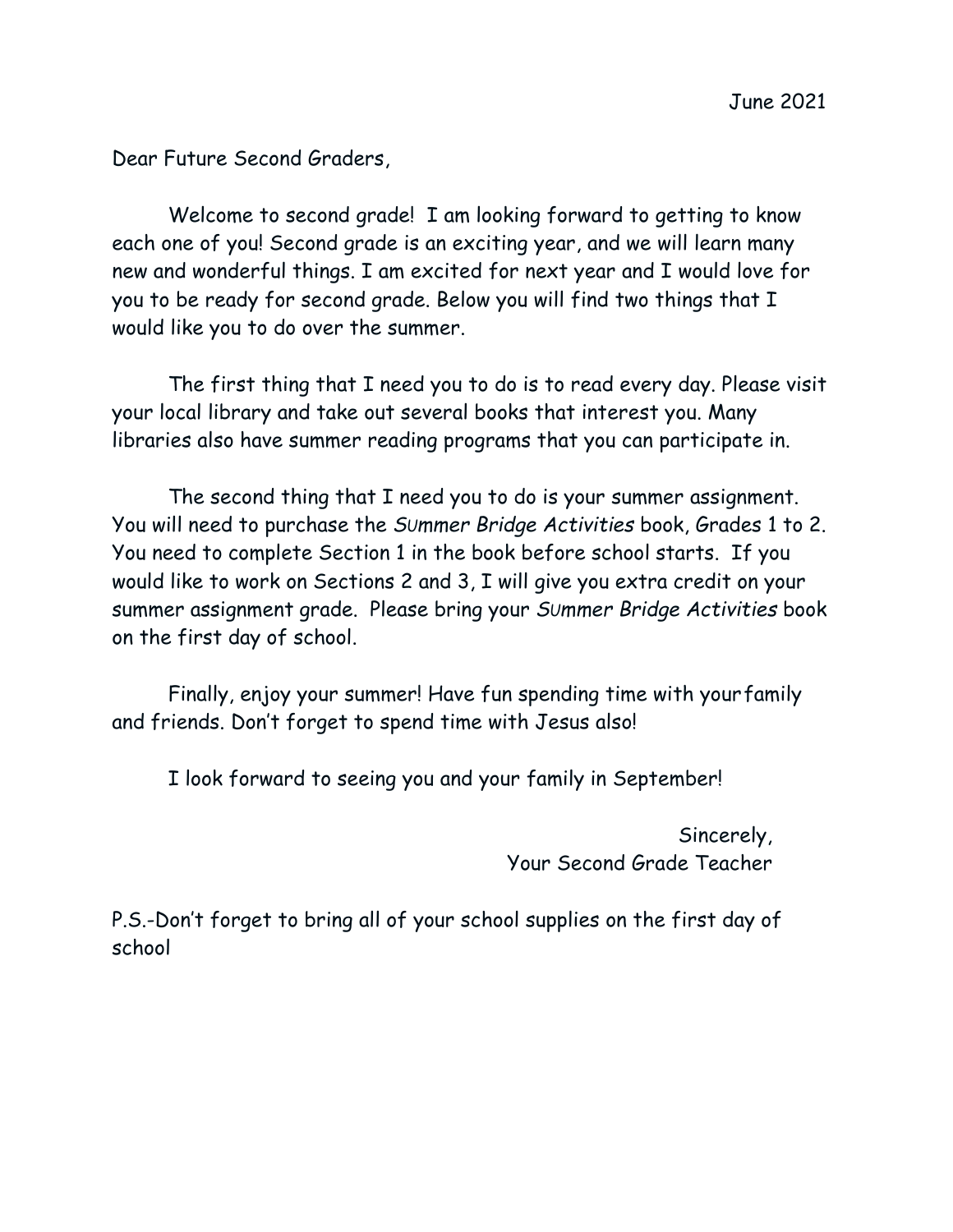



Personal Supplies: Please label with your child's name

- 5 regular spiral composition notebooks: any color
- 5 durable, plastic, pocket folders (without prong fasteners)
- I white dry erase board (handheld)
- 1 package of pink pearl erasers or pencil topper erasers
- 1 highlighter
- 2 boxes of Crayola washable workers, classic colors, broad line, 8 count
- 2 boxes of Crayola crayons, 24 counts
- 1 box of Crayola colored pencils
- 1 package of Crayola water colors
- 1 pencil box (approx.  $8.5/8'' \times 5 \frac{3}{4}'' \times 2 \frac{1}{2}''$ )
- 1 pair of **Fiskars** scissors-kids, pointed tip
- 1-12 inch ruler with inches and centimeters
- The Holy Bible (NIV version) available at: [www.Christianbook.com](http://www.christianbook.com/)
- Device with charger (laptops/chromebooks are preferred)
- Noise cancelling headphones

## **Communal Supplies:**

(Please do not label these supplies as we will be sharing them in the classroom)

- 3 dozen #2 pencils with erasers (Tichonderoga brand recommended)
- 1 large package of construction paper (multicolored)
- 1 container of Elmer's glue (4 oz)
- 8 large glue sticks
- 1 large box of tissues
- 1 package of baby wipes
- 1 large bottle of hand sanitizer
- 1 box of Ziploc sandwich bags (Girls bring!)
- 1 box of gallon size Freezer bags (Boys bring!)
- 1 roll of paper towels
- 4 dry erase, chisel tip, markers, (LOW ODOR PLEASE!!)
- 1 pair of clean socks to use as erasers for the board